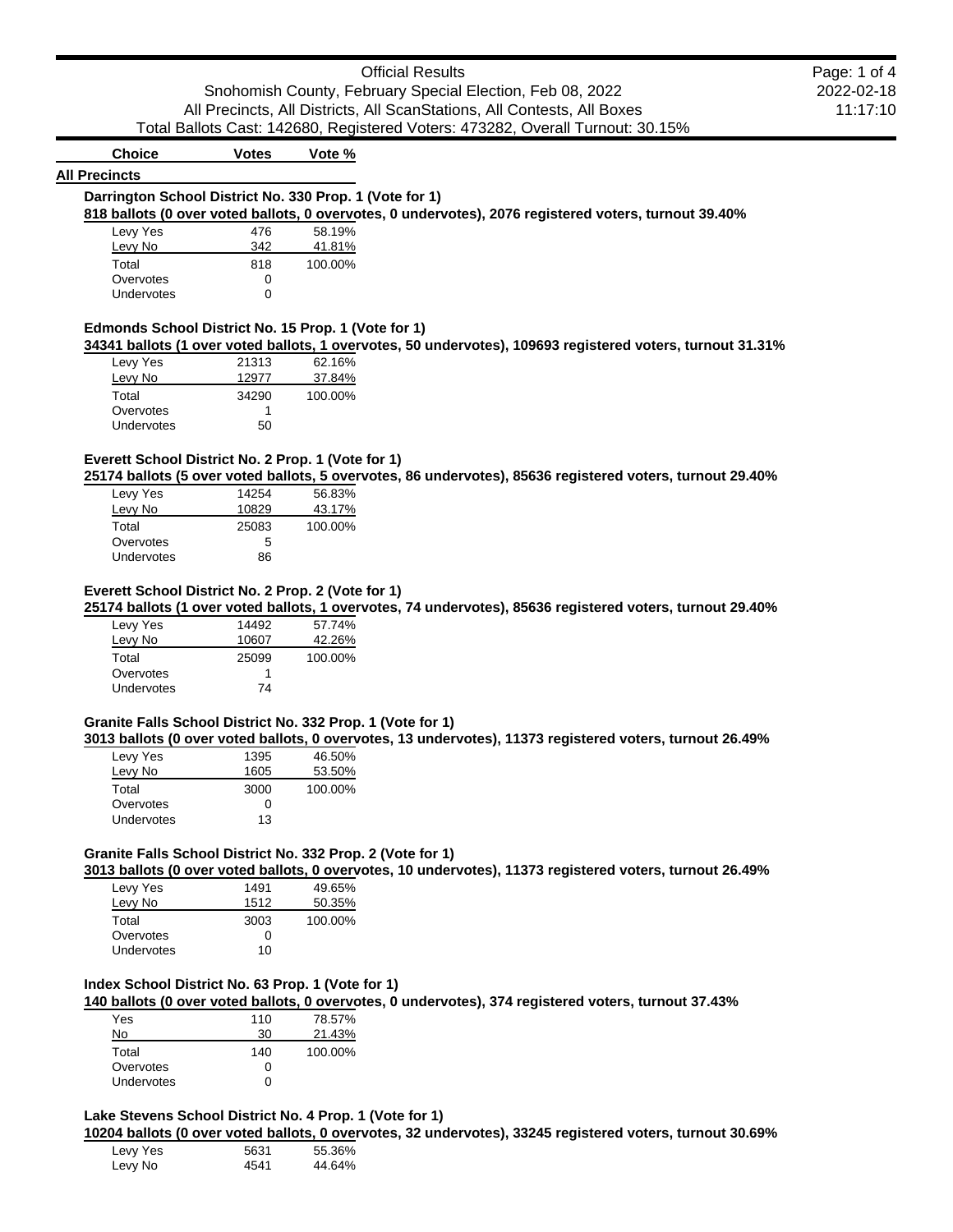| Page: 2 of 4 |
|--------------|
| 2022-02-18   |
| 11:17:10     |

### Snohomish County, February Special Election, Feb 08, 2022 All Precincts, All Districts, All ScanStations, All Contests, All Boxes Total Ballots Cast: 142680, Registered Voters: 473282, Overall Turnout: 30.15%

# **Choice Votes Vote %** Total 10172 100.00%

| Overvotes         | 0  |
|-------------------|----|
| <b>Undervotes</b> | 32 |

### **Lake Stevens School District No. 4 Prop. 2 (Vote for 1)**

**10204 ballots (0 over voted ballots, 0 overvotes, 23 undervotes), 33245 registered voters, turnout 30.69%**

| Levy Yes          | 5859  | 57.55%  |
|-------------------|-------|---------|
| Levy No           | 4322  | 42.45%  |
| Total             | 10181 | 100.00% |
| Overvotes         | 0     |         |
| <b>Undervotes</b> | 23    |         |

### **Marysville School District No. 25 Prop. 1 (Vote for 1)**

**13017 ballots (1 over voted ballots, 1 overvotes, 46 undervotes), 48145 registered voters, turnout 27.04%**

| Yes        | 5281  | 40.72%  |
|------------|-------|---------|
| No         | 7689  | 59.28%  |
| Total      | 12970 | 100.00% |
| Overvotes  |       |         |
| Undervotes | 46    |         |

### **Marysville School District No. 25 Prop. 2 (Vote for 1)**

**13017 ballots (1 over voted ballots, 1 overvotes, 54 undervotes), 48145 registered voters, turnout 27.04%**

| Yes        | 5642  | 43.53%  |
|------------|-------|---------|
| No         | 7320  | 56.47%  |
| Total      | 12962 | 100.00% |
| Overvotes  |       |         |
| Undervotes | 54    |         |

## **Monroe School District No. 103 Prop. 1 (Vote for 1)**

**8149 ballots (0 over voted ballots, 0 overvotes, 9 undervotes), 25834 registered voters, turnout 31.54%**

| Yes        | 3802 | 46.71%  |
|------------|------|---------|
| No         | 4338 | 53.29%  |
| Total      | 8140 | 100.00% |
| Overvotes  | O    |         |
| Undervotes | a    |         |

### **Mukilteo School District No. 6 Prop. 1 (Vote for 1)**

**14771 ballots (3 over voted ballots, 3 overvotes, 52 undervotes), 57385 registered voters, turnout 25.74%**

| Yes        | 8369  | 56.87%  |
|------------|-------|---------|
| No         | 6347  | 43.13%  |
| Total      | 14716 | 100.00% |
| Overvotes  | з     |         |
| Undervotes | 52    |         |

### **Mukilteo School District No. 6 prop. 2 (Vote for 1)**

**14771 ballots (1 over voted ballots, 1 overvotes, 48 undervotes), 57385 registered voters, turnout 25.74%**

| Yes        | 8209  | 55.76%  |
|------------|-------|---------|
| No         | 6513  | 44.24%  |
| Total      | 14722 | 100.00% |
| Overvotes  |       |         |
| Undervotes | 48    |         |

### **Northshore School District No. 417 Prop. 1 (Vote for 1)**

**10876 ballots (2 over voted ballots, 2 overvotes, 37 undervotes), 33889 registered voters, turnout 32.09%**

| Yes        | 6357  | 58.66%  |
|------------|-------|---------|
| No         | 4480  | 41.34%  |
| Total      | 10837 | 100.00% |
| Overvotes  | 2     |         |
| Undervotes | 37    |         |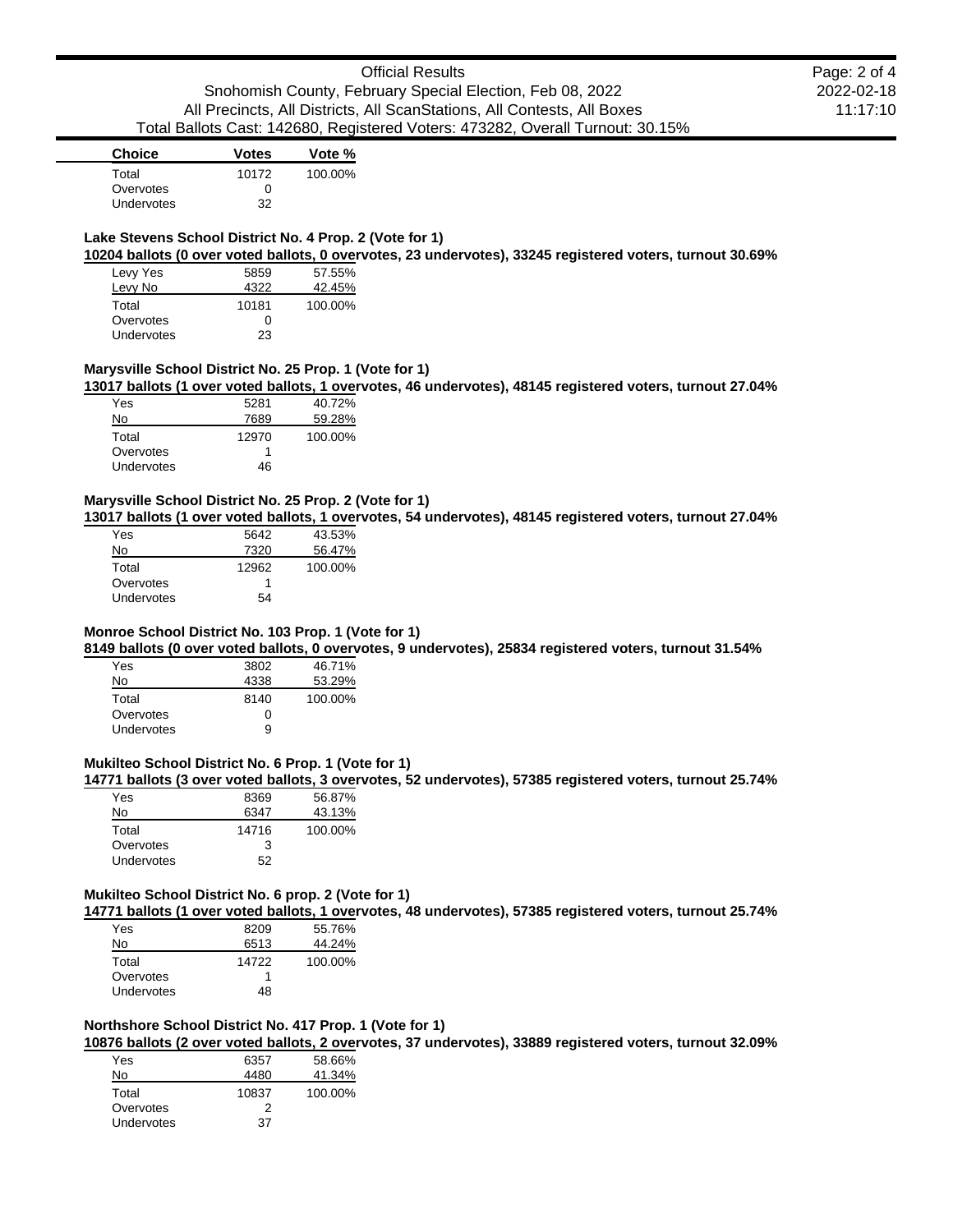| Official Results                                                               | Page: 3 of 4 |
|--------------------------------------------------------------------------------|--------------|
| Snohomish County, February Special Election, Feb 08, 2022                      | 2022-02-18   |
| All Precincts, All Districts, All ScanStations, All Contests, All Boxes        | 11:17:10     |
| Total Ballots Cast: 142680, Registered Voters: 473282, Overall Turnout: 30.15% |              |

# **Choice Votes Vote %**

#### **Northshore School District No. 417 Prop. 2 (Vote for 1)**

#### **10876 ballots (1 over voted ballots, 1 overvotes, 28 undervotes), 33889 registered voters, turnout 32.09%**

| Approved   | 6455  | 59.51%  |
|------------|-------|---------|
| Rejected   | 4392  | 40.49%  |
| Total      | 10847 | 100.00% |
| Overvotes  |       |         |
| Undervotes | 28    |         |

### **Northshore School District No. 417 Prop. 3 (Vote for 1)**

**10876 ballots (1 over voted ballots, 1 overvotes, 189 undervotes), 33889 registered voters, turnout 32.09%**

| Yes        | 6517  | 60.99%  |
|------------|-------|---------|
| No         | 4169  | 39.01%  |
| Total      | 10686 | 100.00% |
| Overvotes  |       |         |
| Undervotes | 189   |         |

### **Snohomish School District No. 201 Prop. 1 (Vote for 1)**

**14537 ballots (0 over voted ballots, 0 overvotes, 53 undervotes), 41121 registered voters, turnout 35.35%**

| Levy Yes   | 7391  | 51.03%  |
|------------|-------|---------|
| Levy No    | 7093  | 48.97%  |
| Total      | 14484 | 100.00% |
| Overvotes  | 0     |         |
| Undervotes | 53    |         |
|            |       |         |

### **Snohomish School District No. 201 Prop. 2 (Vote for 1)**

**14537 ballots (0 over voted ballots, 0 overvotes, 52 undervotes), 41121 registered voters, turnout 35.35%**

| Levy Yes   | 7687  | 53.07%  |
|------------|-------|---------|
| Levy No    | 6798  | 46.93%  |
| Total      | 14485 | 100.00% |
| Overvotes  | O     |         |
| Undervotes | 52    |         |

#### **Stanwood-Camano School District No. 401 Prop. 1 (Vote for 1)**

**4680 ballots (1 over voted ballots, 1 overvotes, 7 undervotes), 14545 registered voters, turnout 32.18%**

| Yes        | 2319 | 49.64%  |
|------------|------|---------|
| No         | 2353 | 50.36%  |
| Total      | 4672 | 100.00% |
| Overvotes  |      |         |
| Undervotes |      |         |

### **Sultan School District No. 311 Prop. 1 (Vote for 1)**

**2960 ballots (0 over voted ballots, 0 overvotes, 6 undervotes), 9966 registered voters, turnout 29.70%**

| Levy Yes          | 1393 | 47.16%  |
|-------------------|------|---------|
| Levy No           | 1561 | 52.84%  |
| Total             | 2954 | 100.00% |
| Overvotes         | 0    |         |
| <b>Undervotes</b> | ิค   |         |

#### **Sultan School District No. 311 Prop. 2 (Vote for 1)**

**2960 ballots (0 over voted ballots, 0 overvotes, 8 undervotes), 9966 registered voters, turnout 29.70%**

| Levy Yes   | 1382 | 46.82%  |
|------------|------|---------|
| Levy No    | 1570 | 53.18%  |
| Total      | 2952 | 100.00% |
| Overvotes  | O    |         |
| Undervotes | R    |         |

### **Fire District 15 Prop. 1 (Vote for 1)**

**924 ballots (0 over voted ballots, 0 overvotes, 26 undervotes), 3737 registered voters, turnout 24.73%**

| Yes | 529 | 58.91% |
|-----|-----|--------|
| No  | 369 | 41.09% |